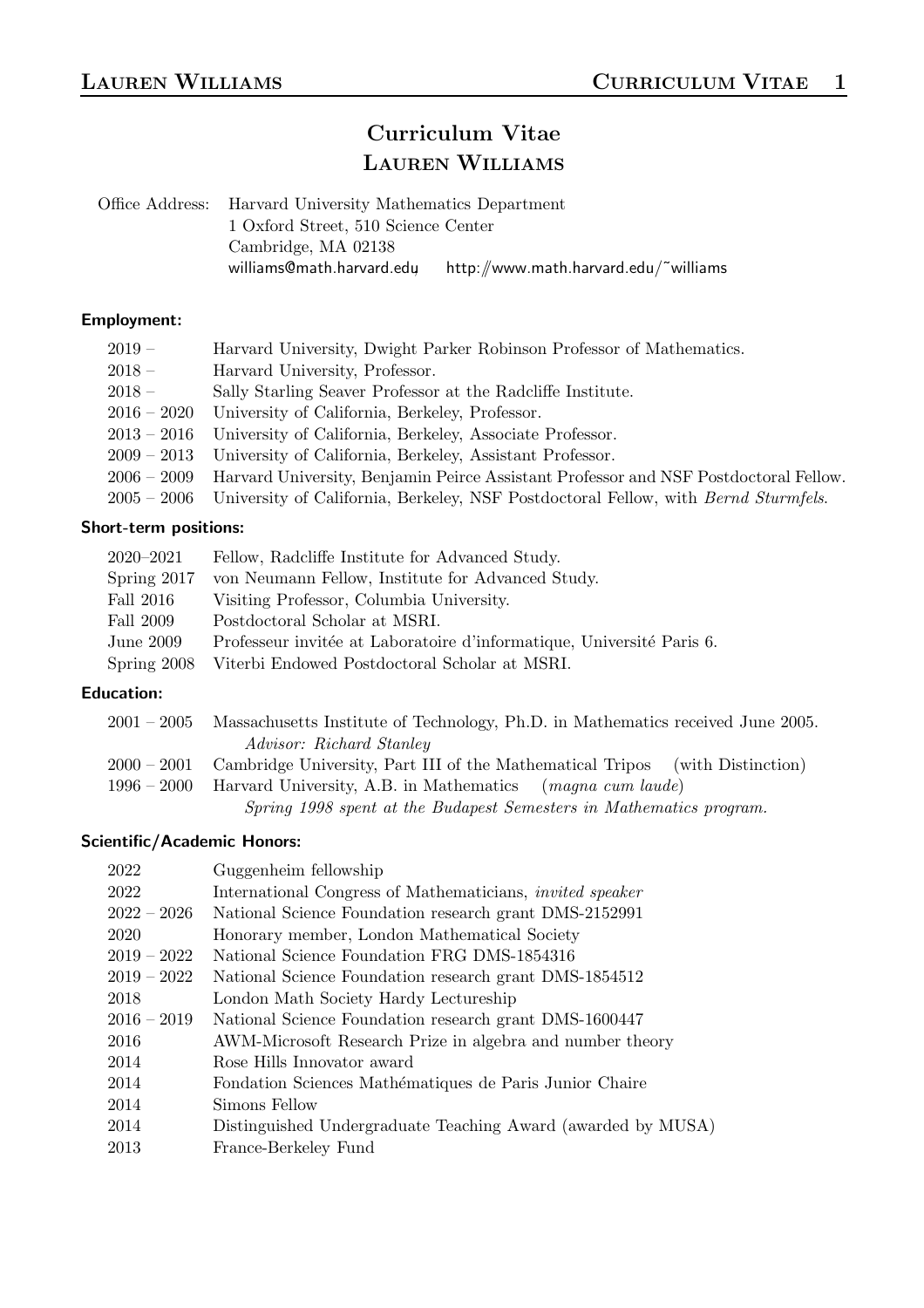| Prytanean Faculty Award                                                       |
|-------------------------------------------------------------------------------|
| Fellow of the American Mathematical Society                                   |
| National Science Foundation CAREER award DMS-1049513                          |
| Hellman Family Faculty Fund                                                   |
| Alfred P. Sloan Research Fellow                                               |
| National Science Foundation research grant DMS-0854432                        |
| Viterbi Endowed Postdoctoral Scholar at MSRI                                  |
| Runner up for the AIM Five-Year Fellowship                                    |
| National Science Foundation Postdoctoral Fellowship                           |
| National Science Foundation Graduate Fellowship                               |
| National Defense Science and Engineering Graduate Fellowship                  |
| National Science Foundation Graduate Fellowship                               |
| Charles and Jennifer Johnson Prize, MIT departmental award                    |
| Formal Power Series and Algebraic Combinatorics Conference Prize              |
| Barry Goldwater Scholarship                                                   |
| Director's Summer Program at the National Security Agency                     |
| Research Experience for Undergraduates at the University of Minnesota, Duluth |
| Presidential Scholar                                                          |
| USA Today All-Academic Scholar                                                |
| Mathematical Olympiad Program                                                 |
| Research Science Institute at the Massachusetts Institute of Technology       |
|                                                                               |

### Research Interests:

Algebraic, enumerative, and topological combinatorics, and their connections with algebraic geometry, representation theory, and physics. In particular: total positivity, cluster algebras, statistical mechanics, tropical geometry.

Publications: available at http://www.math.harvard.edu/~williams

- 1. The positive Grassmannian, the amplituhedron, and cluster algebras, to appear in the Proceedings of the 2022 ICM.
- 2. The combinatorics of hopping particles and positivity in Markov chains, London Mathemtical Society Newsletter (anniversary issue) No 500 (2022), 50-59.
- 3. (with Pavel Galashin and Alex Postnikov) Higher secondary polytopes and regular plabic graphs, to appear in Advances in Mathematics.
- 4. (with Donghyun Kim) Schubert polynomials, the inhomogeneous TASEP, and evil-avoiding permutations, to appear in International Mathematics Research Notices.
- 5. (with Sylvie Corteel, Jim Haglund, Olya Mandelshtam, and Sarah Mason) Compact formulas for Macdonald polynomials and quasisymmetric Macdonald polynomials, Selecta Mathematica 28 (2022).
- 6. (with Sylvie Corteel and Olya Mandelshtam) From multiline queues to Macdonald polynomials via the exclusion process, American Journal of Mathematics 144 (2022), 395–436.
- 7. (with David Speyer) The positive Dressian equals the positive tropical Grassmannian, Transactions of the AMS 8 (2021), 330–353.
- 8. (with Khrystyna Serhiyenko and Melissa Sherman-Bennett) Combinatorics of cluster structures in Schubert varieties, Proceedings of the London Mathematical Society (3) 119 (2019), no. 6, 1694–1744.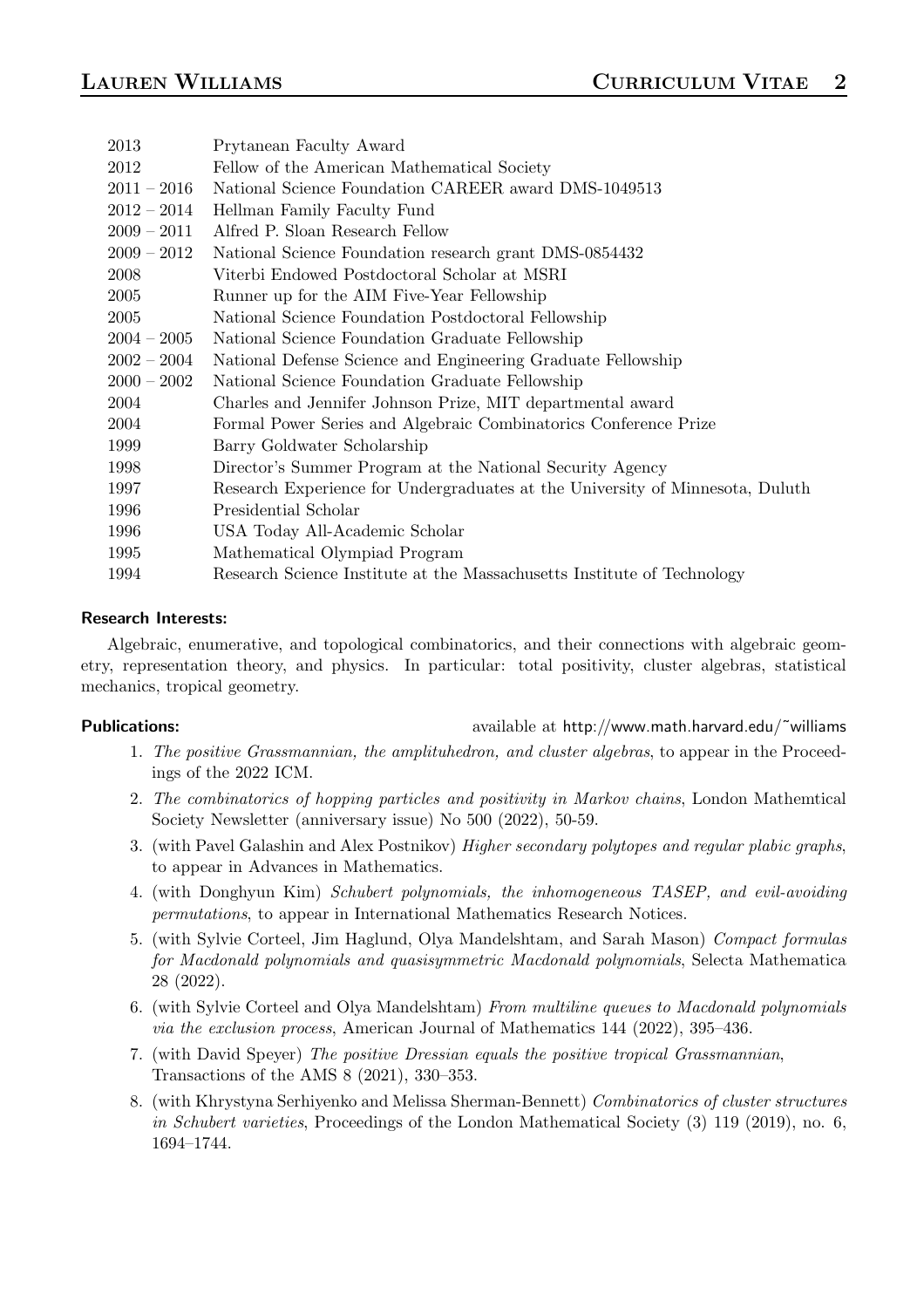- 9. (with Konstanze Rietsch) Newton-Okounkov bodies, cluster duality and mirror symmetry for Grassmannians, Duke Mathematical Journal, 168 (2019), no 18, 3437–3527.
- 10. (with Sylvie Corteel and Olya Mandelshtam) Cylindric rhombic tableaux and the two-species ASEP on a ring, Representation theory, mathematical physics, and integrable systems (birthday volume for Kolya Reshetikhin), Progr. Math. 340 (2021), 135–162.
- 11. (with Steven Karp and Yan Zhang; appendix additionally joint with Hugh Thomas) Decompositions of amplituhedra, Annales de l'Institut Henri Poincaré D 7 (2020), 303–363.
- 12. (with Sylvie Corteel) Macdonald-Koornwinder moments and the two-species exclusion process, Selecta Mathematica, 24 (2018), no 3, 2275–2317.
- 13. (with Sylvie Corteel and Olya Mandelshtam) Combinatorics of the two-species ASEP and Koornwinder moments, Advances in Mathematics, 321 (2017), 160–204.
- 14. (with Steven Karp) The  $m = 1$  amplituhedron and cyclic hyperplane arrangements, International Mathematics Research Notices, (2019), no 5, 1401–1462.
- 15. (with Federico Ardila and Felipe Rincon) Positively oriented matroids are realizable, Journal of the European Mathematical Society, 19 (2017), 815 – 833.
- 16. (with Bernd Sturmfels and Emmanuel Tsukerman) Symmetric matrices, Catalan paths, and correlations, Journal of Combinatorial Theory Series A, 144 (2016), 496–510.
- 17. A positive Grassmannian analogue of the permutohedron, Proceedings of the AMS, 144 (2016), 2419–2436.
- 18. (with Clélia Pech and Konstanze Rietsch) On Landau-Ginzburg models for quadrics and flat sections for Dubrovin connections, Advances in Mathematics (Zelevinsky issue), 300 (2016), 275–319.
- 19. (with Federico Ardila and Felipe Rincon) Positroids and non-crossing partitions, Transactions of the AMS, 368 (2016), 337–363.
- 20. (with Emmanuel Tsukerman) Bruhat interval polytopes, Advances in Mathematics 285 (2015), 766–810.
- 21. (with Yuji Kodama) The full Kostant-Toda hierarchy on the positive flag variety, Communications in Mathematical Physics, 335 (2015), 247–283.
- 22. (with Yuji Kodama) KP solitons and total positivity for the Grassmannian, Inventiones Mathematicae, 198 (2014), 637–699.
- 23. (with Tomohiro Sasamoto) Combinatorics of the asymmetric exclusion process on a semiinfinite lattice, Journal of Combinatorics, 5 (2014).
- 24. Cluster algebras: an introduction, Bulletin of the American Mathematical Society, 51 (2014), 1–26.
- 25. (with Yuji Kodama) A Deodhar decomposition of the Grassmannian and the regularity of KP solitons, Advances in Mathematics, 244 (2013), 979–1032.
- 26. (with Kelli Talaska) Network parameterizations of the Grassmannian, Algebra and Number Theory, 7 (2013), 2275–2311.
- 27. (with Yuji Kodama) Combinatorics of KP solitons from the real Grassmannian, Algebras, quivers and representations, 155–193, Abel Symp., 8, Springer, Heidelberg, 2013.
- 28. (with Gregg Musiker and Ralf Schiffler) Bases for cluster algebras from surfaces, Compositio Mathematica 149 (2013), 217–263.
- 29. (with Gregg Musiker) Matrix formulae and skein relations for cluster algebras from surfaces, International Mathematics Research Notices, 2012, article ID rns118v2.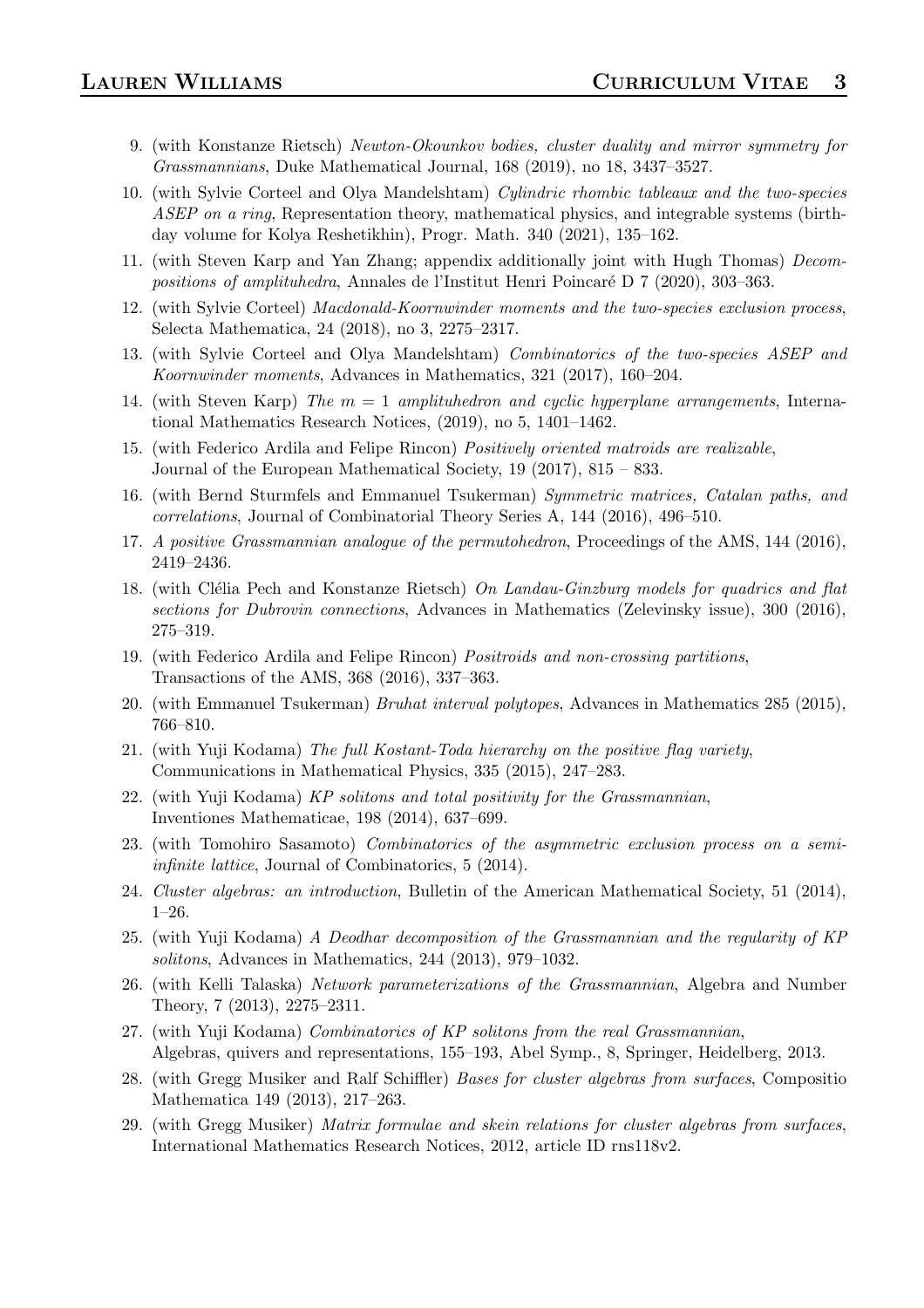- 30. (with Yuji Kodama) KP solitons, total positivity, and cluster algebras, Proceedings of the National Academy of Sciences, published online ahead of print May 11, 2011, doi:10.1073/pnas.1102627108.
- 31. (with Sylvie Corteel, Richard Stanley, and Dennis Stanton) Formulae for Askey-Wilson moments and enumeration of staircase tableaux, Transactions of the AMS 364 (2012), no. 11, 6009–6037.
- 32. (with Sylvie Corteel) Tableaux combinatorics for the asymmetric exclusion process and Askey-Wilson polynomials, Duke Mathematical Journal, Volume 159, Number 3, September 2011, 385–415.
- 33. (with Gregg Musiker and Ralf Schiffler) Positivity for cluster algebras from surfaces, Advances in Mathematics, Volume 227, Issue 6, August 2011, 2241–2308.
- 34. (with Sylvie Corteel) Staircase tableaux, the asymmetric exclusion process, and Askey-Wilson polynomials, Proceedings of the National Academy of Sciences, published online ahead of print March 26, 2010, doi:10.1073/pnas.0909915107.
- 35. (with Thomas Lam) A Markov chain on permutations which is Schubert positive?, Experimental Mathematics, Volume 21, Issue 2, 2012, 189–192.
- 36. (with Sylvie Corteel and Matthieu Josuat-Verges) The Matrix Ansatz, orthogonal polynomials, and permutations, Advances in Applied Mathematics, Volume 46, special issue in honor of Dennis Stanton, January 2011, 209–225.
- 37. (with Konstanze Rietsch) Discrete Morse theory for totally non-negative flag varieties, Advances in Mathematics, Volume 223, Issue 6, April 2010, 1855–1884.
- 38. (with Jean-Christophe Novelli and Jean-Yves Thibon) Combinatorial Hopf algebras, noncommutative Hall-Littlewood functions, and permutation tableaux, Advances in Mathematics, Volume 224, Issue 4, July 2010, 1311–1348.
- 39. (with Konstanze Rietsch) The totally nonnegative part of  $G/P$  is a CW complex, Transformation Groups, special issue for Kostant's birthday, Volume 13, 2008, 839–853.
- 40. (with Thomas Lam) Total positivity for cominuscule Grassmannians, New York Journal of Mathematics, Volume 14, 2008, 53–99.
- 41. (with Alex Postnikov and David Speyer) Matching polytopes, toric geometry, and the nonnegative part of the Grassmannian, Journal of Algebraic Combinatorics, Volume 30, Issue 2 (2009), 173–191.
- 42. (with Alex Postnikov and Vic Reiner) Faces of generalized permutohedra, Documenta Mathematica, Volume 13, 2008, 207–273.
- 43. (with Robin Chapman) A conjecture of Stanley on alternating permutations, Electronic Journal of Combinatorics, Volume 14 (1), 2007.
- 44. (with Sylvie Corteel) A Markov chain on permutations which projects to the PASEP, International Mathematics Research Notices, article ID mm055, 2007.
- 45. (with Sylvie Corteel) Tableaux combinatorics for the asymmetric exclusion process, Advances in Applied Mathematics, Volume 39, Issue 3, September 2007, 293–310.
- 46. Shelling totally nonnegative flag varieties, Journal fur die reine und angewandte Mathematik (Crelle's Journal), Issue 609, Aug. 2007, 1–22.
- 47. (with Einar Steingrimsson) Permutation tableaux and permutation patterns, Journal of Combinatorial Theory Series A, Volume 114, Issue 2, February 2007, pages 211–234.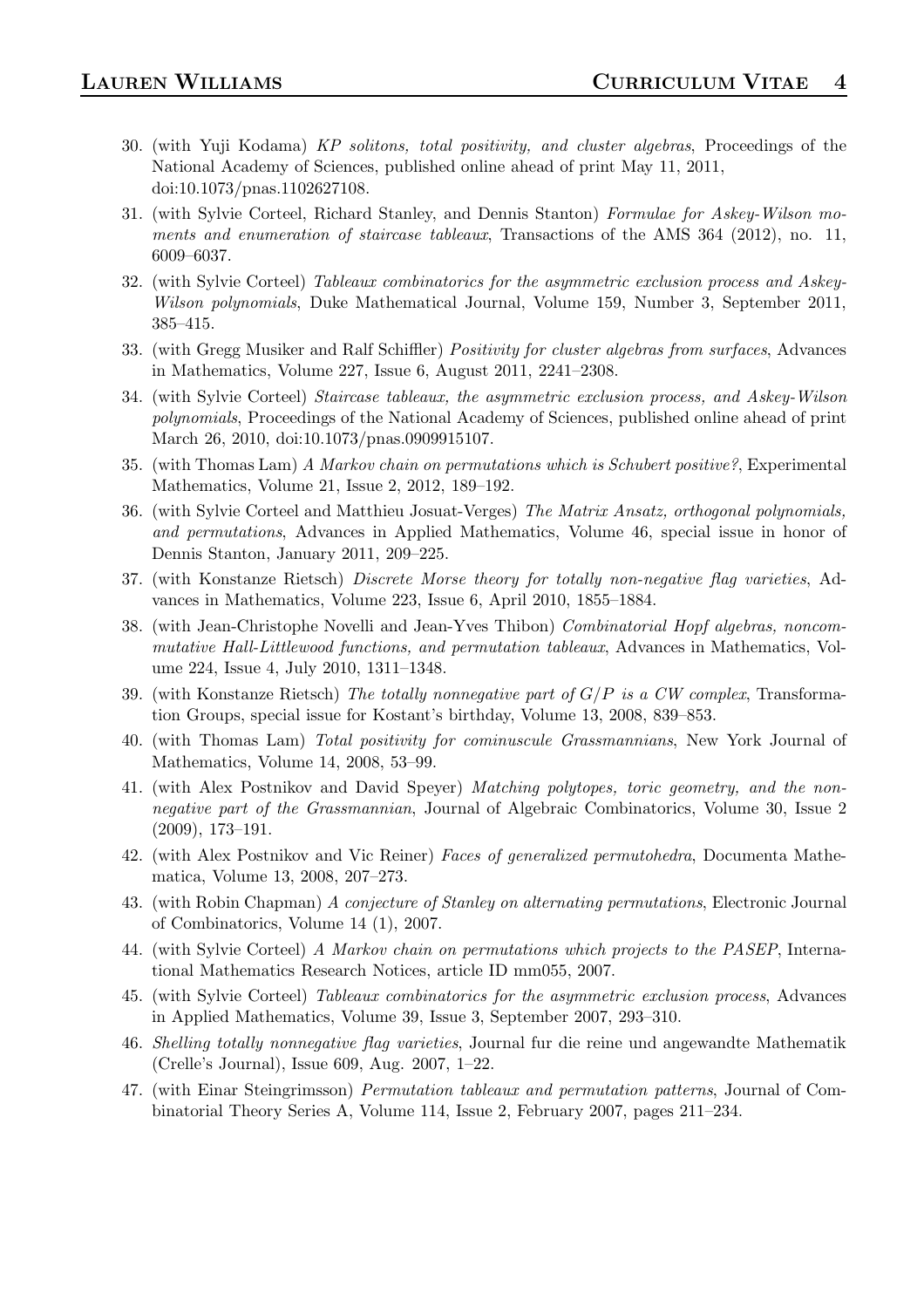- 48. (with Federico Ardila and Victor Reiner) Bergman complexes, Coxeter arrangements, and graph associahedra, Seminaire Lotharingien de Combinatoire (electronic), Volume 54A, 2006 (B54Aj).
- 49. (with Federico Ardila and Carly Klivans) The positive Bergman complex of an oriented matroid, European Journal of Combinatorics, Volume 27, Issue 4, May 2006, pages 577-591.
- 50. (with David Speyer) The tropical totally positive Grassmannian, Journal of Algebraic Combinatorics, Volume 2, Number 2, September 2005, pages 189-210.
- 51. Enumeration of totally positive Grassmann cells, Advances in Mathematics, Volume 190, Issue 2, January 2005, pages 319-342.
- 52. On exact n-step domination, Ars Combinatoria, Volume LVIII, January, 2001.
- 53. Enumerating up-side self-avoiding walks, Electronic Journal of Combinatorics, Volume 3 (1), 1996.

Preprints: available at http://www.math.harvard.edu/˜williams

- 1. (with Matteo Parisi and Melissa Sherman-Bennett) The  $m = 2$  amplituhedron and the hypersimplex: signs, clusters, triangulations, Eulerian numbers, https://arXiv:2104.08254.
- 2. (with Tomasz Lukowski and Matteo Parisi) The positive tropical Grassmannian, the hypersimplex, and the  $m=2$  amplituhedron, http://front.math.ucdavis.edu/2002.06164.

Book chapters:  $a$  available at http://www.math.harvard.edu/~williams

- 1. (with Sergey Fomin and Andrei Zelevinsky) Introduction to Cluster algebras, Chapter 7, https://arxiv.org/abs/2106.02160.
- 2. (with Sergey Fomin and Andrei Zelevinsky) Introduction to Cluster algebras, Chapter 6, https://arxiv.org/abs/2008.09189.
- 3. (with Sergey Fomin and Andrei Zelevinsky) Introduction to Cluster algebras, Chapters 4-5, https://arxiv.org/abs/1707.07190.
- 4. (with Sergey Fomin and Andrei Zelevinsky) Introduction to Cluster algebras, Chapters 1-3, https://arxiv.org/abs/1608.05735.

### Conference and Seminar Talks:

- 2022 June virtual ICM days at MIT, MIT, Cambridge.
	- May On the crossroads of algebra, geometry, physics; Goncharov birthday, Yale, New Haven.
	- May Open problems in algebraic combinatorics, University of Minnesota, Minneapolis.
	- Apr. Heilbronn Distinguished lecture series (3 lectures), Heilbronn Institute, Bristol, UK.
	- Apr. AMS-MAA-SIAM Porter lecture, Joint Mathematics Meetings, online.
	- Jan. Algebraic combinatorics and mathematical physics (online), University of Rome.

2021 Dec. Scattering amplitudes and cluster algebras, Mathematisches Forschungsinstitut Oberwolfach. Sep. Permutations and probability (online), Banff International Research Station.

- Sep. Cluster algebras research school, 4 lectures (online), Isaac Newton Institute, Cambridge, UK.
- Aug. SMRI algebra and geometry online seminar, Sydney.
- Aug. Universality and integrability in RMT and interacting particle systems, MSRI, Berkeley.
- June AlCoVE: an algebraic combinatorics virtual expedition.
- June Positive geometries for scattering amplitudes and beyond, online.
- May Online cluster algebra seminar.
- Apr. Georgia Tech Colloquium, online.
- Apr. University of Chicago Colloquium, online.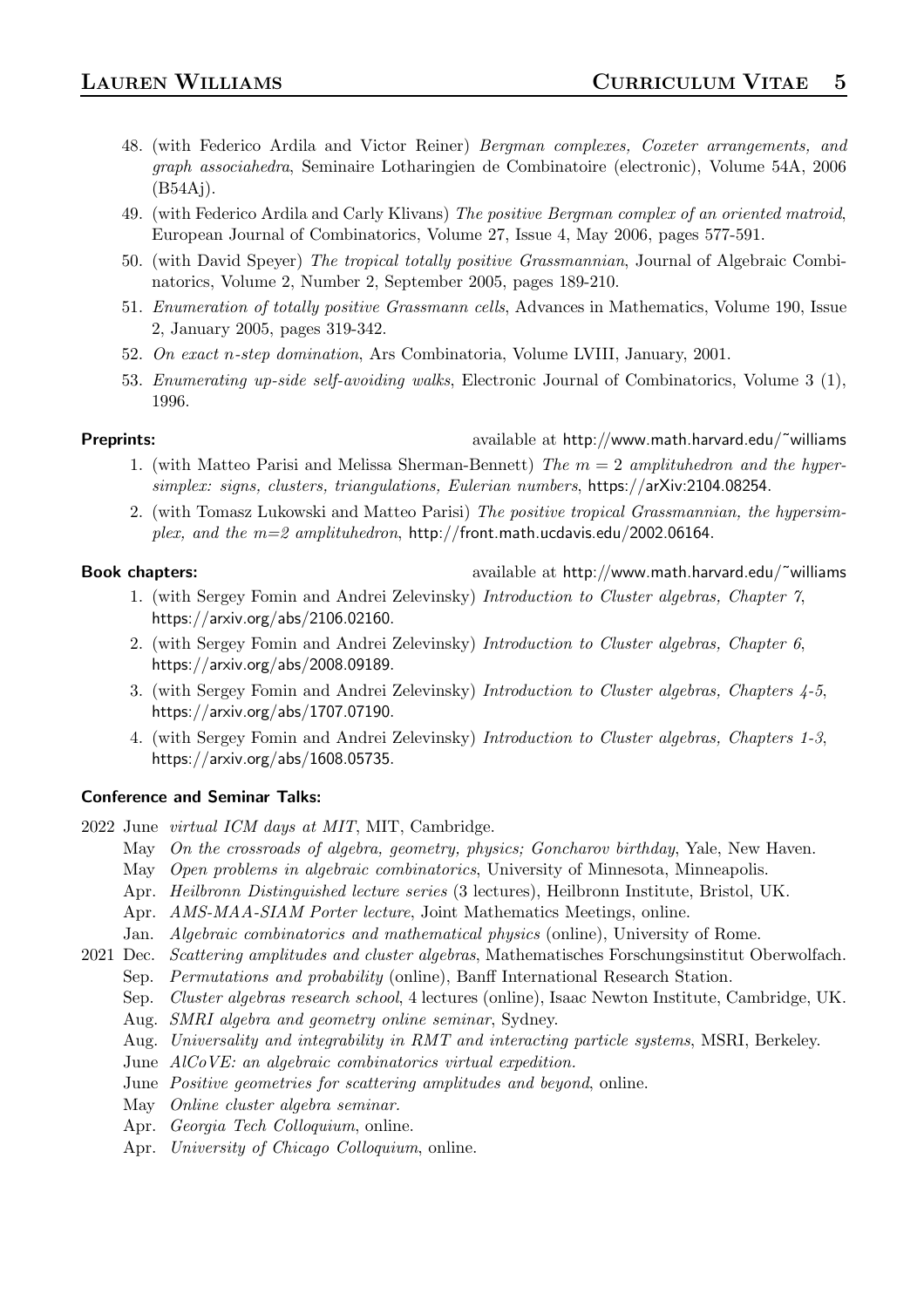Apr. Amplituhedron day, online. Mar. PIMS 25th anniversary network-wide colloquium, online. Jan. ICERM Introductory workshop on combinatorial algebraic geometry, online. 2020 Dec. Nonlinear algebra seminar, online. Dec. Radcliffe Institute for Advanced Study Fellow's presentation, online. Sep. Western hemisphere colloquium on geometry and physics, online. Aug. Scattering amplitudes and beyond at KITP – reunion conference, online. June Tutte distinguished lecture, online. May Zoomplitudes (Amplitudes annual conference) 2020, online. Apr. Online conference on statistical mechanics, integrable systems, and probability. Apr. Algebraic Combinatorics Online Workshop. Jan. Combinatorics seminar, University of Michigan, Ann Arbor. 2019 Dec. Canadian Math Society winter meeting (plenary speaker), Toronto. Oct. CMSA workshop on spacetime and quantum mechanics (3 lectures), Cambridge, MA. Sept. Erdos Memorial Lecture, AMS Fall Sectional meeting, Madison, WI. July SIAM conference on applied algebraic geometry (plenary speaker), Bern. June Cluster algebras, geometry, mathematical physics, RIMS, Kyoto. Apr. Coven-Wood lectures at Wesleyan, Middletown. Apr. Open Neighborhood seminar, Harvard University, Cambridge. Apr. Harvard Womxn in Math and Statistics conference, Cambridge. Apr. Discrete Math Days of the Northeast, University of Massachusetts, Amherst. Mar. Colloquium, Temple University, Philadelphia. Jan. Representation theory connections to  $(q, t)$ -combinatorics, Banff, Canada. Jan. Between topology and quantum field theory: celebrating Dan Freed's 60th birthday, Austin. 2018 Dec. Applied Mathematics colloquium, Brown University, Providence. Nov. Harvard-MIT combinatorics seminar, Cambridge. Oct. Harvard-CMSA Random matrix and probability theory seminar, Cambridge. Sept. Geometry and representation theory at the interface of Lie algebras and quivers, Bochum. Sept. Algebraic geometry northeastern series, Brown University, Providence. July Hardy Lecture, University of Birmingham. July Hardy Lecture, University of Leeds. July Hardy Lecture, University of Edinburgh. July Hardy Lecture, University of Kent, Canterbury. July Hardy Lecture, University of Cambridge. July Hardy Lecture, University of Oxford. June Hardy Lecture, London Mathematical Society, London. June Encuentro Colombiano de Combinatoria (4 lectures), Universidad del Norte, Barranquilla. May The mathematical legacy of Bert Kostant, Massachusetts Institute of Technology, Cambridge. May *Colloquium*, University of California, Davis. May Enumerative combinatorics, Mathematisches Forschungsinstitut Oberwolfach. Mar *Cluster algebras: twenty years on*, Luminy. Jan Connections for women: enumerative geometry beyond numbers, MSRI, Berkeley. Jan Special functions and combinatorics (in honor of Stanton's 65th birthday), San Diego. 2017 Oct Geometric and topological combinatorics: modern techniques and methods, MSRI, Berkeley.

- Sep  $CA+$ , University of Minnesota, Minneapolis.
	- Sep Integrability across Mathematics and Physics, University of California, Berkeley.
	- Aug XXII Coloquio Latinoamericano, Quito.
	- June Canadian Discrete and Algorithmic Mathematics Conference, Toronto.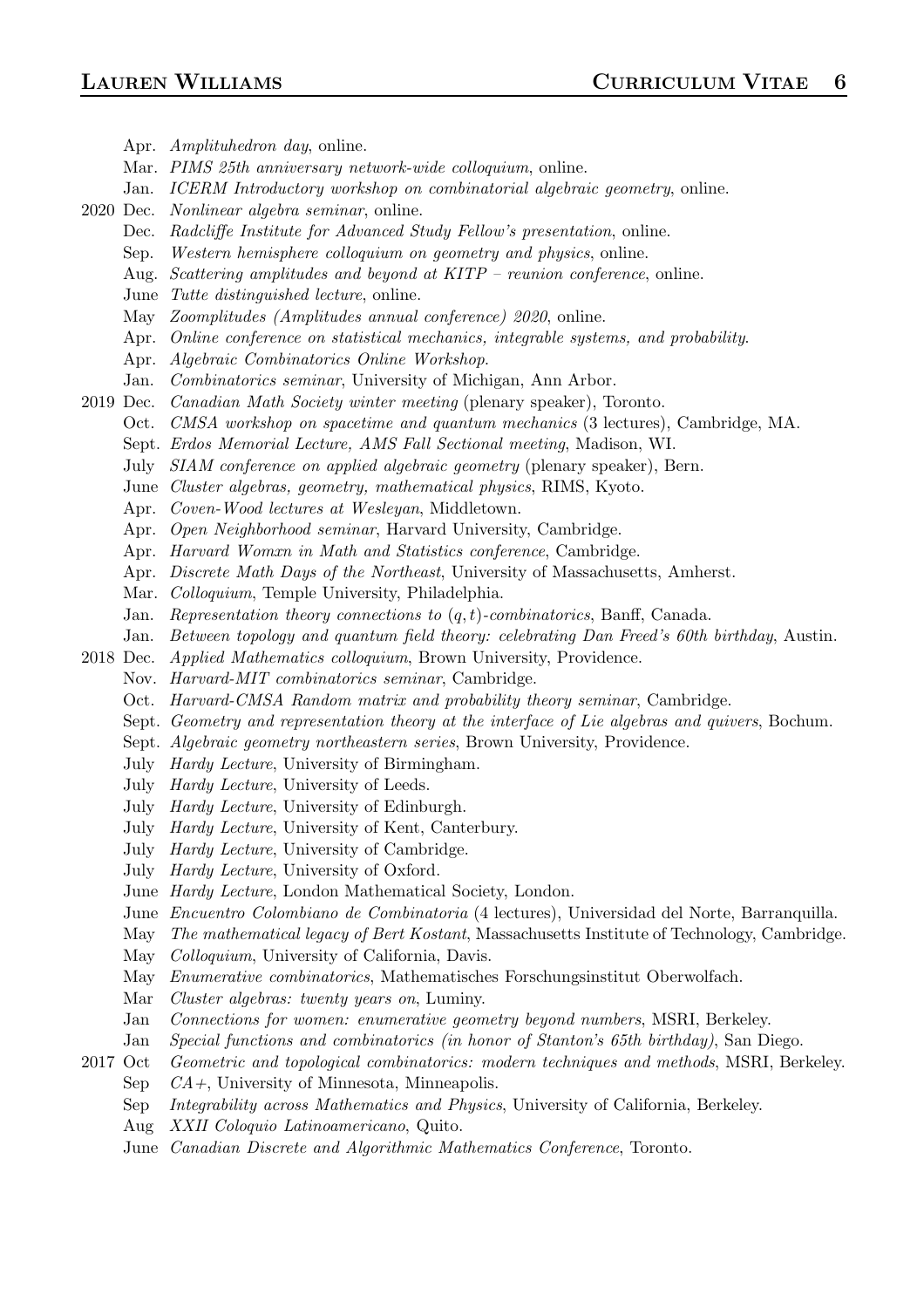- June Mathematical physics seminar, Perimeter Institute, Toronto.
- May Mid-Atlantic algebra, geometry, and combinatorics workshop, Philadelphia.
- Apr Scattering amplitudes: from gauge theory to gravity, KITP, Santa Barbara.
- Apr *Colloquium*, Center for communications and computing, Princeton.
- Apr Discrete geometry and combinatorics seminar, Cornell University, Ithaca.
- Apr Colloquium, Stony Brook University, Stony Brook.
- Mar Colloquium, Princeton University, Princeton.
- Mar Colloquium, Rutgers, New Brunswick.
- Mar Geometry, combinatorics and integrable systems seminar, Ohio State, Columbus.
- Mar Workshop on homological mirror symmetry, Institute for Advanced Study, Princeton.
- Mar Combinatorics seminar, MIT, Cambridge.
- Feb Workshop on asymptotic representation theory, Institut Henri Poincare, Paris.
- Jan Members seminar, Institute for Advanced Study, Princeton.
- 2016 Sep Quantum integrable systems and stochastic processes, Cargese.
	- June Positivity in Algebraic Combinatorics, KIAS, Seoul.
	- Mar Hot topics: cluster algebras and wall crossing, MSRI, Berkeley.
	- Mar Colloquium, California Institute of Technology, Pasadena.
	- Feb Nonequilibrium dynamics of stochastic and quantum integrable systems, KITP.
	- Jan Total positivity, representation theory and physics (4 lectures), University of Kent, UK.
- 2015 Nov Breakthrough Prize Symposium, University of California, Berkeley.
	- Oct Colloquium, University of California, Los Angeles.
	- Oct Colloquium, University of Southern California, Los Angeles.
	- Oct Colloquium, University of San Francisco.
	- July Workshop on positive Grassmannians, Centre de recherches mathématiques, Montreal.
	- June SIAM symposium on orthogonal polynomials (plenary speaker), NIST, Gaithersburg.
	- Apr. Berkeley Math-Physics meeting, University of California, Berkeley.
	- Mar. Colloquium, University of Washington, Seattle.
	- Feb. Mathematical physics seminar, University of Cambridge.
	- Feb. Algebra seminar, Université de Caen Basse Normandie, Caen.
	- Jan. Séminaire d'algèbre, Institut Henri Poincare, Paris.
	- Jan. Number theory and algebraic geometry seminar, Université Paris-Sud, Orsay.
	- Jan. Wachsfest (birthday conference of Michelle Wachs), University of Miami, Coral Gables.
- 2014 Dec. Grassmannian geometry of scattering amplitudes, California Institute of Technology, Pasadena.
	- Dec. *Colloquium*, Université Lyon I, Villeurbanne.
	- Oct. Seminaire de combinatoire Philippe Flajolet, Institut Henri Poincaré, Paris.
	- Sep. New geometric structures in scattering amplitudes, University of Oxford.
	- June Stanley 70 (birthday conference of Richard Stanley), MIT, Cambridge.
	- June Colloquium, University of California, Los Angeles.
	- May Representation Theory, Integrable Systems, Quantum Fields, Northwestern University, Evanston.
	- May Colloquium, University of Chicago, Chicago.
	- May Brandeis-Harvard-MIT-Northeastern Colloquium, Harvard University, Cambridge.
	- May Combinatorics seminar, Massachusetts Institute of Technology, Cambridge.
	- Apr. *Statistical Mechanics seminar*, Department of Chemistry, University of California, Berkeley.
	- Mar. *Free probability and the large N Limit IV*, University of California, Berkeley.
	- Mar. Colloquium, Columbia University, New York.
- 2013 Dec. Cluster Algebras workshop, Mathematisches Forschungsinstitut Oberwolfach.
	- Oct. Physics and Mathematics of Scattering Amplitudes Program, Simons Center, Stonybrook.
		- May Geometry and Physics (3 lectures), Centre de Recherches Mathématiques in Montréal, Québec.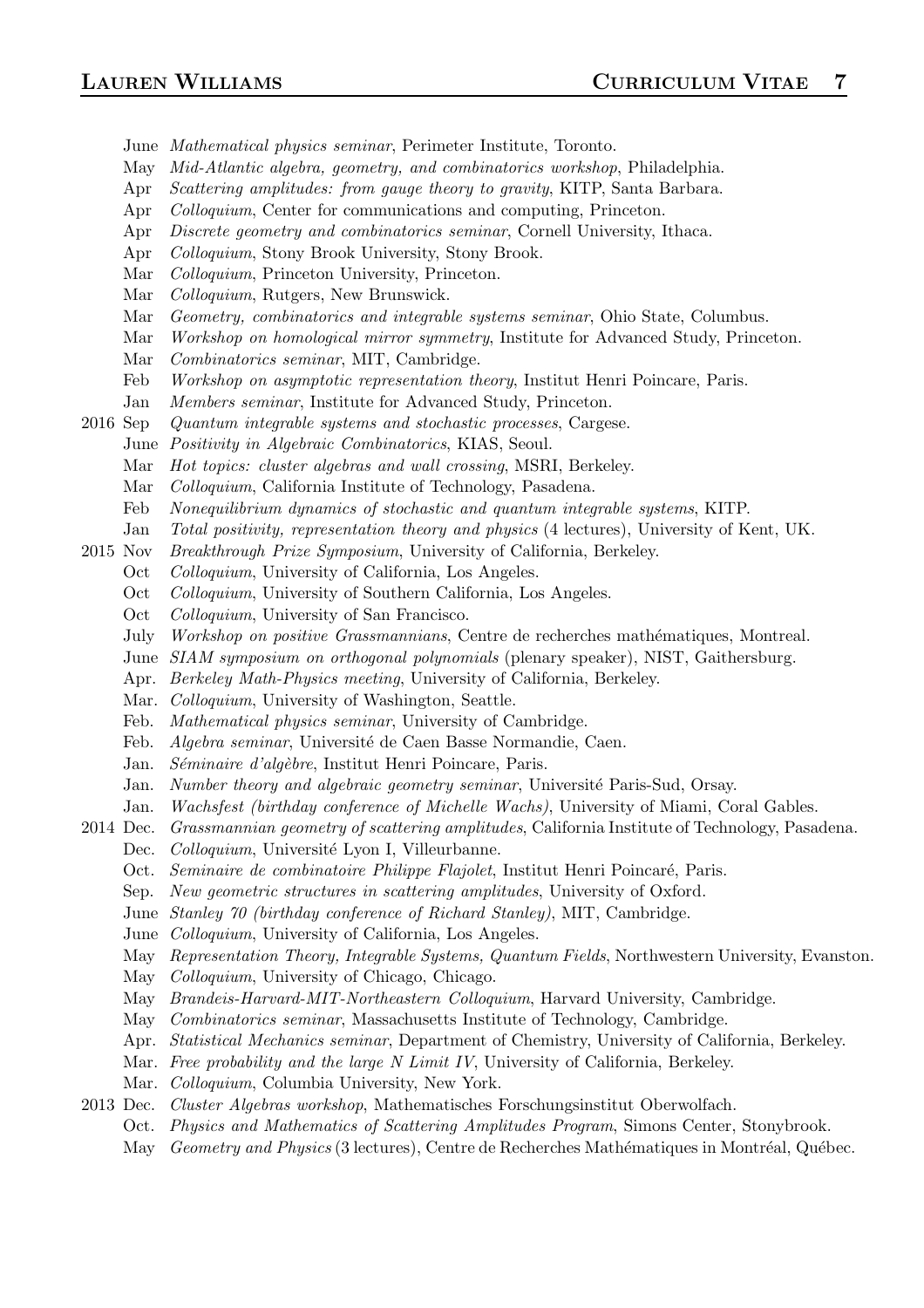- May Solitons in water waves and applications to tsunami, University of Texas, Edinburg. May Women and Mathematics (4 lectures), Institute for Advanced Study, Princeton.
- Mar. *Colloquium*, Washington University, St. Louis.
- Mar. AWM Research Symposium (plenary speaker), Santa Clara University, Santa Clara.
- Feb. Algebra and discrete math seminar, University of California, Davis.
- Jan. Workshop on noncomm. algebraic geometry and representation theory, MSRI, Berkeley.
- Jan. Current Events Bulletin, AMS-MAA Joint Meeting, University of California, San Diego.
- 2012 Oct. Cluster algebras in combinatorics, algebra, and geometry, MSRI, Berkeley.
	- Oct. Algebra, number theory, and combinatorics seminar, University of Texas, Austin.
	- Sep. Triangle lectures in combinatorics, North Carolina State University, Raleigh.
	- Aug. Connections workshop on cluster algebras and commutative algebra, MSRI, Berkeley.
	- Mar. American Math Society Meeting (plenary speaker), University of Hawaii at Manoa, Honolulu.
	- Jan. Introductory workshop: Lattice models and combinatorics, MSRI, Berkeley.
	- Jan. Geometry-combinatorics-PDE seminar, University of Texas, Austin.
	- Jan. Geometry-topology-combinatorics seminar, University of Texas, Austin.
	- Jan. Algebraic combinatorics session, AMS/MAA Joint Meeting, Boston.
	- Jan. Algebra and combinatorics seminar, Université Lyon I, Villeurbanne, France.
- 2011 Nov. Colloquium, University of California, Berkeley.
	- Oct. Mathematical physics and probability, University of California, Davis.
	- Sep. Group theory and its connections, AWM celebration, Brown University, Providence.
	- Sep. Combinatorics seminar, Massachusetts Institute of Technology, Cambridge.
	- Sep. Brandeis-Harvard-MIT-Northeastern Colloquium, Northeastern University, Boston.
	- Sep. Cluster algebras, representation theory, and Poisson geometry, Banff, Canada.
	- Aug. Minicourse on total positivity (five lectures), MSRI, Berkeley.
	- July Tropical geometry and integrable systems, Glasgow, UK.
	- June Combinatoire énumérative et analytique, LIAFA, Université Paris Diderot, Paris.
	- June The Abel Symposium: Algebras, quivers and representations, Balestrand, Norway.
	- June Formal Power Series and Algebraic Combinatorics (plenary speaker), Reykjavik, Iceland.
	- May Examples of geometries, Columbus, Ohio.
	- May Algebraic Combinatorixx, Banff, Canada.
	- May *Colloquium*, University of Oregon, Eugene.
	- Apr. Representation theory, geometry, combinatorics seminar, University of California, Berkeley.
	- Apr. Combinatorics seminar, University of Michigan, Ann Arbor.
	- Mar. *Combinatorics seminar*, Ohio State University, Columbus.
	- Feb. Student Probability and PDE seminar, University of California, Berkeley.
- 2010 Dec. Random matrix theory and its applications II, MSRI, Berkeley.
	- Nov. Mentor lecture, University of California, Berkeley.
	- Nov. Student discrete math seminar, University of California, Berkeley.
	- Aug. Young Mathematicians Conference (plenary speaker), Ohio State University, Columbus.
	- July Combinatorics and mathematical physics, University of Queensland, Brisbane.
	- June Combinatorics seminar, Universite de Marne-la-Vallee, Champs-sur-Marne, France.
	- June Working group on cluster algebras, Université Paris Diderot, Paris.
	- June Combinatorics seminar, LIAFA, Université Paris Diderot, Paris.
	- May *Barrett Memorial Lectures, Discrete differential geometry*, University of Tennessee.
	- Apr. Combinatorial stochastic processes, University of California, Berkeley.
	- Mar. Combinatorial representation theory, Mathematisches Forschungsinstitut Oberwolfach.
	- Feb. AWM Colloquium, University of California, San Diego.
	- Feb. Combinatorics and computer science day, University of California, Berkeley.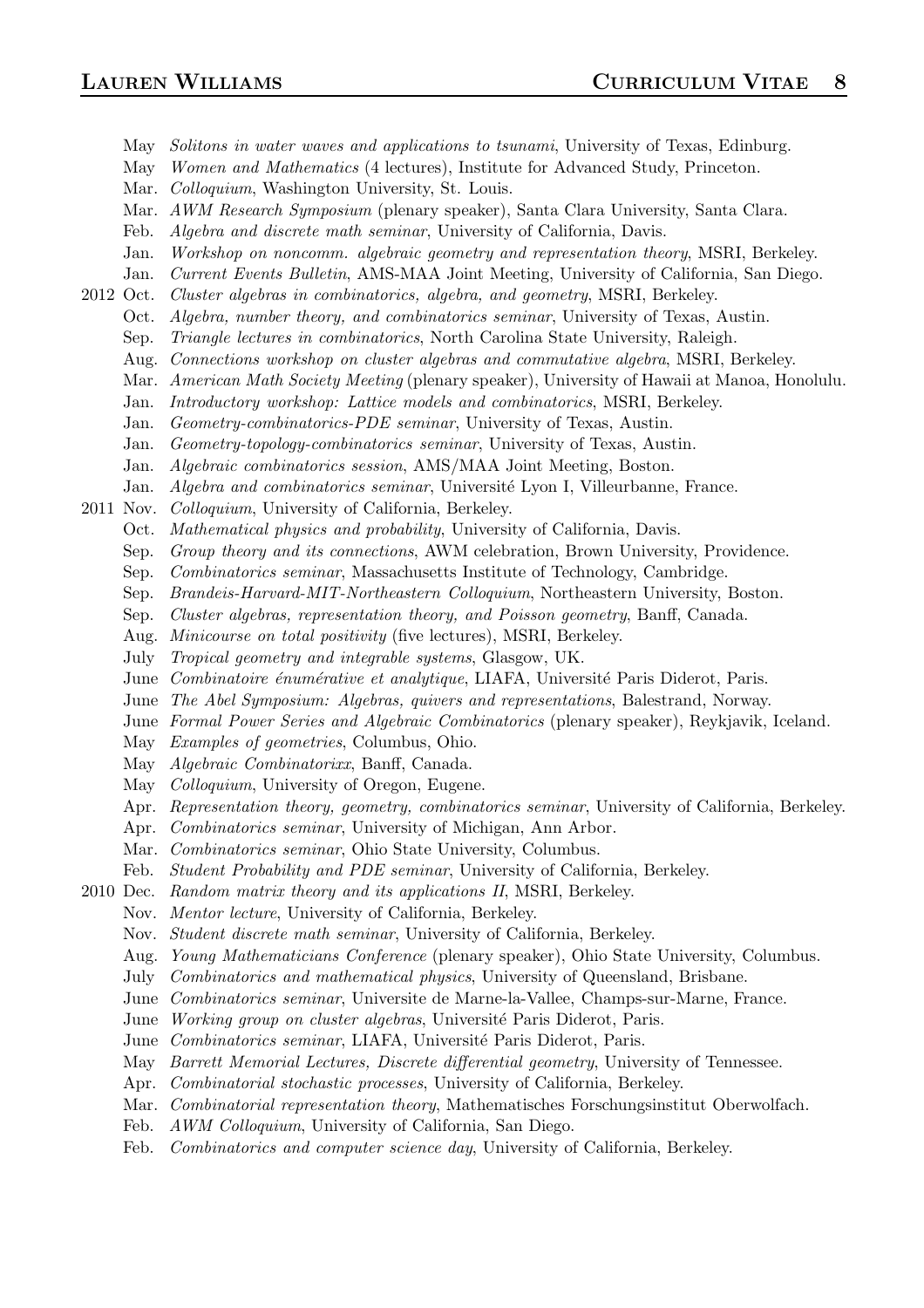Jan. Probability seminar, University of California, Berkeley.

- Jan. Mathematical physics and probability, University of California, Davis.
- 2009 Nov. Tropical structures in geometry and physics, MSRI, Berkeley.
	- Nov. Combinatorics seminar, University of Washington, Seattle.
	- Nov. Discrete math seminar, University of California, Berkeley.
	- Oct. Combinatorics seminar, University of Minnesota, Minneapolis.
	- Oct. Algebraic representation theory seminar, University of Minnesota, Minneapolis.
	- Oct. Workshop on two dimensional lattice models, Institut Henri Poincaré, Paris.
	- Sep. Algebra and discrete math seminar, University of California, Davis.
	- Sep. Representation theory, geometry, combinatorics seminar, University of California, Berkeley.
	- Aug. Connections for women workshop on tropical geometry, MSRI, Berkeley.
	- July Saturday in Discrete Mathematics, Friedrich-Alexander University, Erlangen.
	- July Seminaire de Laboratoire d'informatique, Université Paris 6, Paris.
	- May Combinatorics Seminar, Université du Québec à Montréal, Montreal.
	- Apr. Research Seminar, Northeastern University, Boston.
	- Apr. Harvard-MIT-Brandeis-Northeastern Colloquium, Brandeis University, Waltham.
	- Mar. Non-negativity is a quantum phenomenon, Mathematisches Forschungsinstitut Oberwolfach.
	- Jan. Combinatorics seminar, University of California, Berkeley.
	- Jan. Colloquim, Tulane University, New Orleans.
	- Jan. Colloquium, University of Southern California, Los Angeles.
- 2008 Dec. International conference on cluster algebras and related topics, Morelia, Mexico. (three lectures on total positivity)
	- Nov. Faculty Colloquium, Harvard University, Cambridge.
	- July Combinatorics and Statistical Physics, Erwin Schrodinger Institute, Vienna.
	- June Formal Power Series and Algebraic Combinatorics, Valparaiso, Chile.
	- May Geometry and Combinatorics Seminar, Stanford University, Palo Alto.
	- May Geometry-Algebra-Combinatorics Seminar, San Francisco State University, San Francisco.
	- Apr. MSRI Evans Lecture, University of California, Berkeley.
	- Apr. CombinaTexas, Univesity of Texas, El Paso.
	- Apr. MIT Women in Mathematics: a celebration, MIT, Cambridge.
	- Apr. Combinatorial representation theory, AMS meeting, Indiana University, Bloomington.
	- Jan. Introductory workshop on combinatorial representation theory, MSRI, Berkeley.
- 2007 Nov. Algebra and combinatorics seminar, Texas A& M University, College Station.
	- Oct. Dartmouth Discrete Math Day, Hanover, New Hampshire.
		- Oct. Geometric combinatorics, AMS meeting, DePaul University, Chicago.
		- Sept. Combinatorics seminar, University of Michigan, Ann Arbor.
		- July Combinatorics seminar, Universite de Marne-la-Vallee, Champs-sur-Marne, France.
		- July Formal Power Series and Algebraic Combinatorics, Beijing, China.
		- June Interactions of Random Matrix Theory, Integrable Systems, Stochastic Processes, Snowbird.
		- May Interactions of combinatorics and algebraic geometry, Centre de Recherches Math., Montreal.
		- May *Algebraic geometry and group actions*, Womens' program, IAS, Princeton.
		- Apr. Combinatorics/Lie Theory/Probability seminar, University of Wisconsin, Madison.
		- Apr. Integrable systems and random matrices seminar, Courant Institute, New York.
		- Feb. *Valley geometry seminar*, Univ. of Massachusetts, Amherst.
	- Jan. Combinatorics seminar, Ecole Polytechnique, Palaiseau, France.
- 2006 Dec. Faculty Colloquium, Harvard University, Cambridge.
	- Nov. Everytopic seminar, Brandeis University, Waltham.
		- Oct. Combinatorial techniques in equivariant topology, AMS meeting, Univ. of Connecticut, Storrs.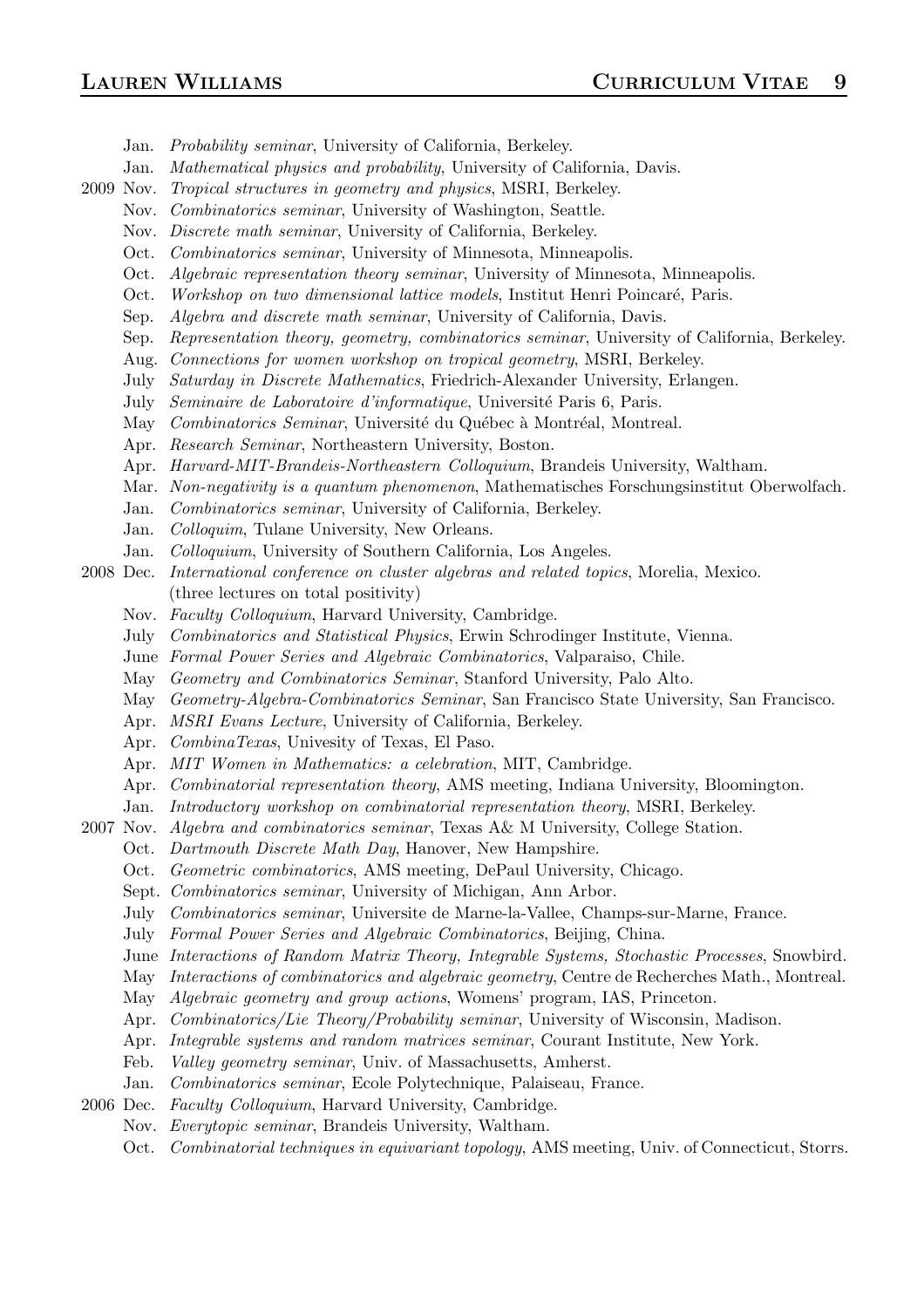- Oct. Algebraic and Analytic combinatorics, AMS meeting, Univ. of Connecticut, Storrs.
- Oct. Geometry-Algebra-Singularities-Combinatorics seminar, Northeastern University, Boston.
- Oct. Combinatorics seminar, University of Washington, Seattle.
- Sept. Colloquium, University of Connecticut, Storrs.
- June Combinatorics seminar, LaBRI, Universite Bordeaux 1, Bordeaux, France.
- June Permutation Patterns 2006, Reykjavik University, Reykjavik, Iceland.
- May Combinatorics seminar, University of Kansas, Lawrence.
- Apr. Combinatorics seminar, University of California, San Diego.
- Apr. Representation theory, geometry, combinatorics seminar, University of California, Berkeley.
- Apr. Combinatorics seminar, Indiana University, Bloomington.
- Mar. Combinatorics seminar, Massachusetts Institute of Technology, Cambridge.
- Mar. Applied Algebra Seminar, York University, Toronto.
- Jan. Colloquium, University of Miami, Coral Gables.
- 2005 Dec. Algebra seminar, University of California, Santa Barbara.
	- Nov. Flavors of Groups, BIRS workshop, Banff, Canada.
	- Nov. Algebraic combinatorics and geometry session, AMS meeting, University of Oregon, Eugene.
	- Nov. Colloquium, Rice University, Houston.
	- Oct. Bay Area Discrete Math Day, University of California, Davis.
	- Oct. Representation theory seminar, Stanford University, Palo Alto.
	- Oct. Algebraic combinatorics session, AMS meeting, Bard College, Annandale-on-Hudson.
	- Sep. Combinatorics seminar, University of California, Berkeley.
	- Sep. Algebra-Geometry-Combinatorics seminar, San Francisco State University, San Francisco.
	- Jun. Formal Power Series and Algebraic Combinatorics, University of Messina, Italy.
	- Jun. Algebraic combinatorics session, AMS/ German Math. Society meeting in Mainz, Germany.
	- May Institute seminar, Mittag-Leffler Institute, Djursholm, Sweden.
	- Apr. Combinatorics seminar, University of Pennsylvania, Philadelphia.
	- Apr. Combinatorics seminar, Massachusetts Institute of Technology, Cambridge.
	- Mar. Combinatorics seminar, University of Minnesota, Minneapolis.
	- Feb. Colloquium, University of Miami, Coral Gables.
	- Jan. Theory group seminar, Microsoft Research, Seattle.
	- Jan. Tropical geometry session, AMS/MAA National Meeting in Atlanta, Georgia.
- 2004 Oct. Lie Theory seminar, University of Wisconsin, Madison.
	- Oct. Theory group seminar, Microsoft Research, Seattle.
	- Oct. Combinatorics seminar, University of Washington, Seattle.
	- Sep. Combinatorics seminar, University of Michigan, Ann Arbor.
	- Jul. Geometric Combinatorics at the Park City Mathematics Institute, Park City, Utah.
	- Jun. Formal Power Series and Algebraic Combinatorics, University of British Columbia.
	- Apr. *Valley geometry seminar*, University of Massachusetts, Amherst.
	- Apr. Combinatorics seminar, University of California, San Diego.
	- Apr. Combinatorics seminar, University of California, Berkeley.
	- Feb. Combinatorics seminar, Massachusetts Institute of Technology, Cambridge.
	- Jan. Lattice theory session, AMS/MAA National Meeting in Phoenix, Arizona.
- 2003 Dec. Working group on polytopes, Mathematical Sciences Research Institute, Berkeley, California.
	- Oct. Amoebas and tropical geometry workshop, American Institute of Mathematics, Palo Alto.
	- Sep. Commutative algebra and algebraic geometry seminar, University of California, Berkeley.
	- May Zeilberger miniconference, Massachusetts Institute of Technology, Cambridge.
	- Apr. Combinatorics, topology, convexity, Spring School in Jerusalem.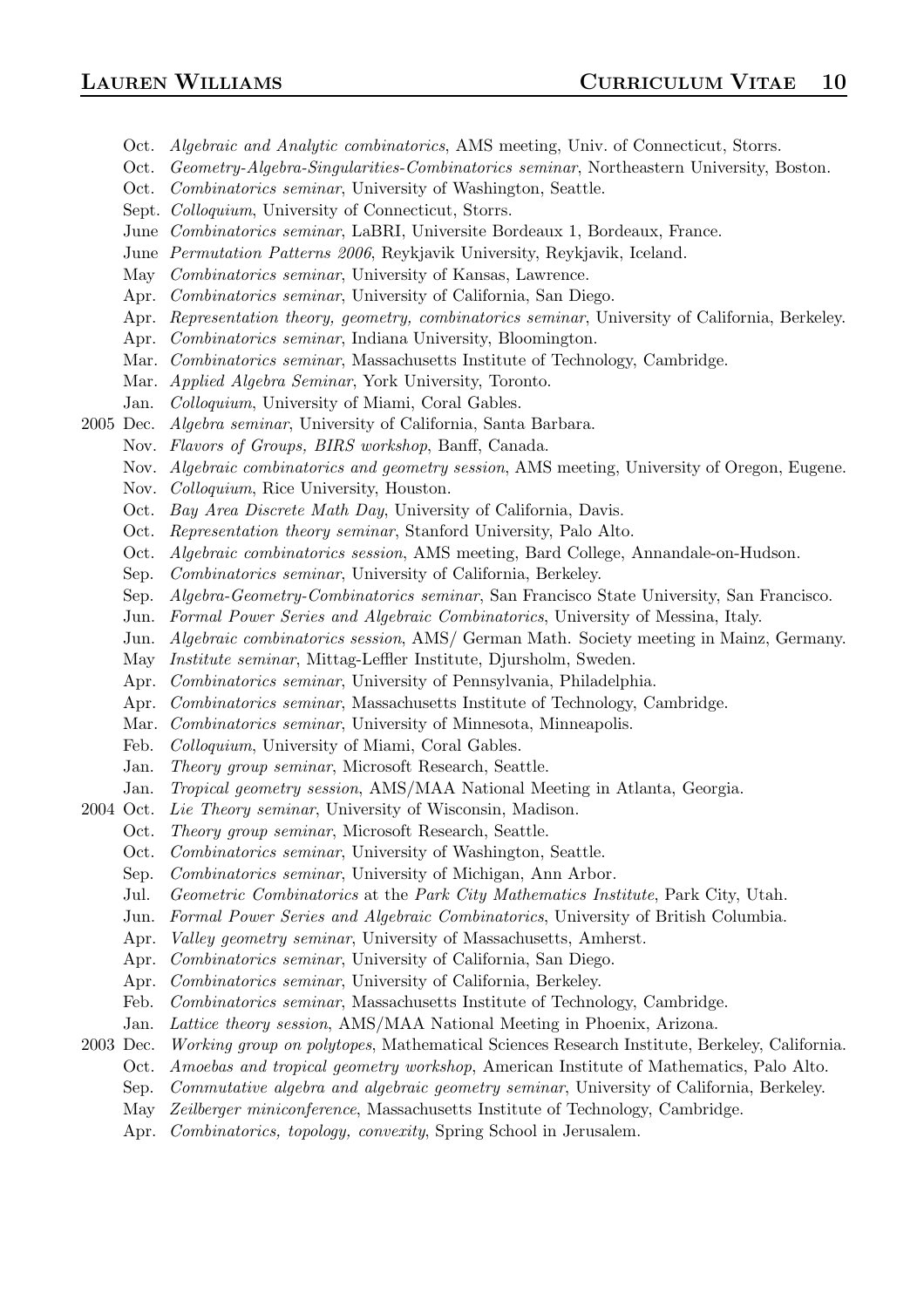### Professional Activities:

Editorial: Editor for Advances in Mathematics, December 2021-present Editor for Communications of the AMS, December 2020-present Editor for International Mathematics Research Notices, January 2020 - present Editor for Advances in Applied Mathematics, February 2012 - present Editor for Combinatorial Theory, December 2020 - present Editor for Journal of Combinatorial Theory Series A, August 2014 - December 2020 Organization: CMSA workshop on nonlinear algebra and combinatorics from physics, April 2022 Oberwolfach mini-workshop on scattering amplitudes, cluster algebras, December 2021 ICERM semester program on combinatorial algebraic geometry, spring 2021 ICERM workshop on algebraic geometry and polyhedra, April 2021 Cluster algebras 2020 online, August 2020 Dimers in combinatorics and cluster algebras online, August 2020 Oberwolfach mini-workshop on superpotentials in algebra and geometry, February 2020 Current Developments in Mathematics, Harvard, Fall 2019 to present CMSA program on spacetime, quantum mechanics, total positivity and motives, fall 2019 Mirror symmetry and cluster algebras, Cambridge, UK, July 2019 SIAM session on cluster algebras and positivity, Bern, July 2019 Faces of integrability, CRM, Montreal, April 29-May 17, 2019 MIT-Harvard-Microsoft combinatorics seminar, fall 2018 to present Combinatorics and beyond: Sergey Fomin's mathematics, Michigan, November 2018 MSRI hot topics: cluster algebras and wall-crossing, March 2016 MSRI program on cluster algebras, fall 2012 MSRI joint connections workshop on commutative algebra and cluster algebras, August 2012 Bay Area Discrete Math Day, March 2012 UC Berkeley Combinatorics seminar, spring 2006, and spring 2010 to present ICERM Workshop on cluster algebras and statistical physics, August 2011 MSRI Graduate Workshop on cluster combinatorics and cluster algebras, August 2011 MIT Combinatorics seminar, spring 2007 to spring 2009 MSRI workshop on combinatorics and tropical geometry, fall 2009 AMS special session on matroids at San Francisco State University, April 2009 Member of the program committee for FPSAC, summer 2009 Service: Scientific Board member, CMSA, Harvard, Fall 2019 to present Liaison to BP's (postdocs) at Harvard, Fall 2019 to present Undergraduate major advisor, fall 2011 to spring 2014 Faculty sponsor for Berkeley chapter of Association of Women in Math, spring 2010 to spring 2014 Faculty sponsor for the Berkeley math tournament for high school students, fall 2011 to spring 2013 Assistant Director of Graduate Studies, Harvard math department, fall 2007 to spring 2009 Board of advisors for Girls' Angle, a math club for (middle-school) girls, fall 2008 to present Board of advisors for Math prize for girls, fall 2010 to present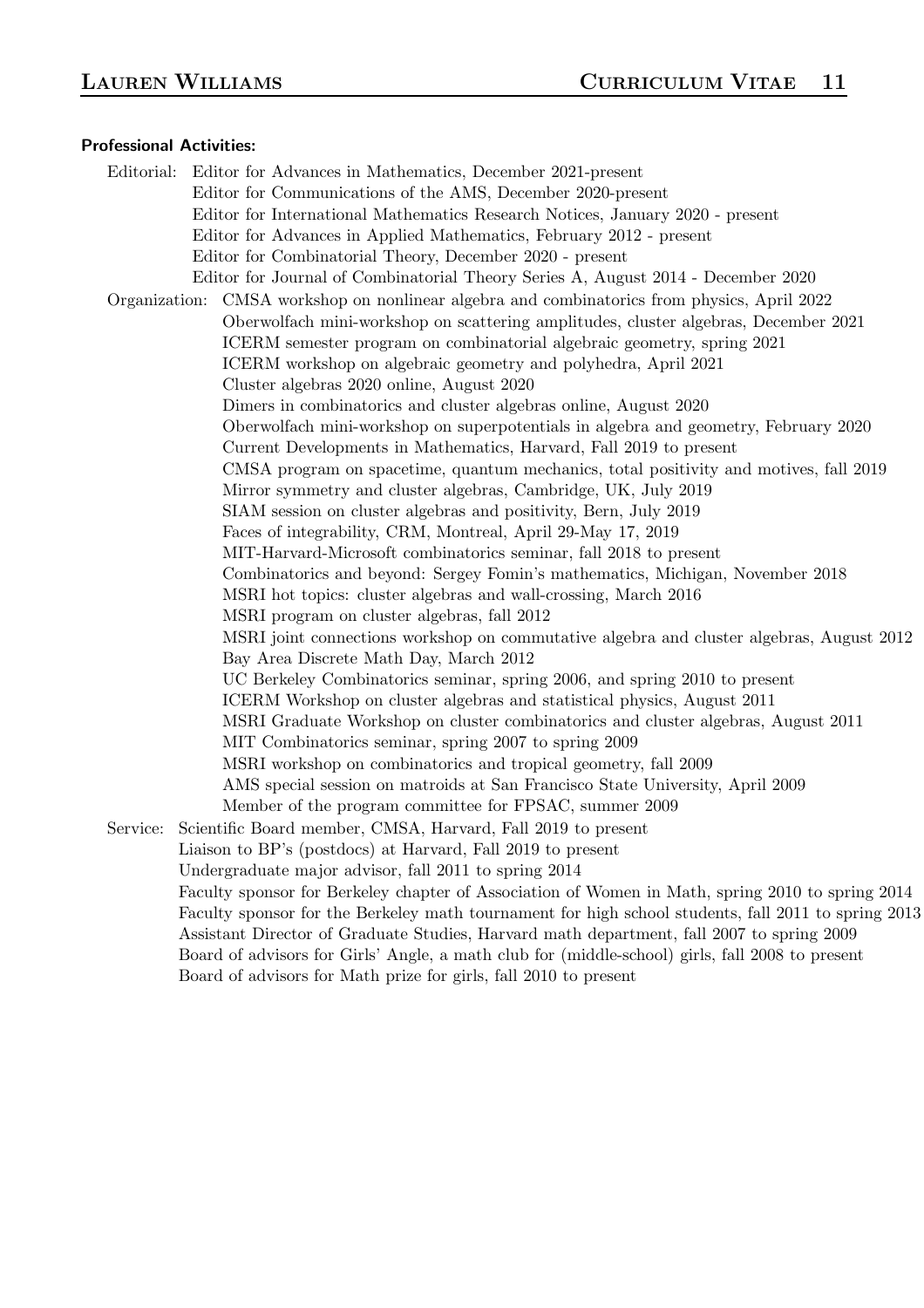# Ph.D. Students supervised:

Adam Kalman (UC Berkeley, PhD 2014) Alfredo Najera Chavez (co-supervised with Bernhard Keller; Université Paris 7, PhD 2015) Olya Mandelshtam (UC Berkeley, PhD 2016) Steven Karp (UC Berkeley, PhD 2017) Anastasia Chavez (co-supervised with Federico Ardila; UC Berkeley, PhD 2017) Emmanuel Tsukerman (co-supervised with Bernd Sturmfels; UC Berkeley, PhD 2017) Felix Gotti (UC Berkeley, PhD 2019) Melissa Sherman-Bennett (UC Berkeley, PhD 2021) Mario Sanchez (co-supervised with Federico Ardila; UC Berkeley, PhD 2021) Donghyun Kim (UC Berkeley, PhD 2021) Charles Wang (co-supervised with Bernd Sturmfels; Harvard, in progress) Jonathan Boretsky (Harvard, in progress) Grant Barkley (Harvard, in progress) Johnny Gao (Harvard, in progress) Yuhan Jiang (Harvard, in progress) Amanda Burcroff (Harvard, in progress)

### Postdoctoral researchers mentored:

| 2010-2013     | Kelli Talaska, NSF Postdoctoral Fellow, UC Berkeley.        |
|---------------|-------------------------------------------------------------|
| spring $2013$ | Max Glick, RTG Postdoctoral Fellow, UC Berkeley.            |
| fall $2013$   | Natasha Blitvic, FQRNT Fellow, UC Berkeley.                 |
| 2013-2014     | Florian Block, Humboldt Fellow, UC Berkeley.                |
| 2013-2016     | Yan Zhang, Morrey Assistant Professor, UC Berkeley.         |
| 2015-2018     | Khrystyna Serhiyenko, NSF Postdoctoral Fellow, UC Berkeley. |
| 2019-2021     | Man-Wai (Mandy) Cheung, Benjamin Peirce Fellow, Harvard.    |
| 2019-2021     | Elana Kalashnikov, Benjamin Peirce Fellow, Harvard.         |
| 2020-2022     | Cesar Cuenca, Benjamin Peirce Fellow, Harvard.              |
| 2021-2024     | Matteo Parisi, CMSA postdoc, Harvard.                       |
| 2021-2022     | Christian Gaetz, NSF Postdoctoral Fellow, Harvard.          |
| 2021-2024     | Chris Eur, Benjamin Peirce Fellow, Harvard.                 |
| 2021-2024     | Anna Seigal, Junior Fellow, Harvard.                        |

### Undergraduate senior theses supervised:

- 2020-2021 Hanna Mularczyk, Harvard.
- 2020-2021 Amal Mattoo, Harvard.
- 2019-2020 Emily Jia, Harvard.
- 2018-2019 Daniel Polatajko, Harvard.
- 2008-2009 Kevin Carde, Harvard.
- 2006-2007 Yan Zhang, Harvard.

# Teaching Activities:

- 2022 Spring Freshman Seminar at Harvard.
- 2021 Fall Cluster algebras, positivity, Grassmannians, and beyond (Math 251) at Harvard.
- 2020 Spring Schubert calculus (Math 269) at Harvard.
- 2019 Fall Freshman Seminar at Harvard.
- 2019 Spring Algebraic Combinatorics (Math 155r) at Harvard.
- 2018 Fall Freshman Seminar at Harvard.